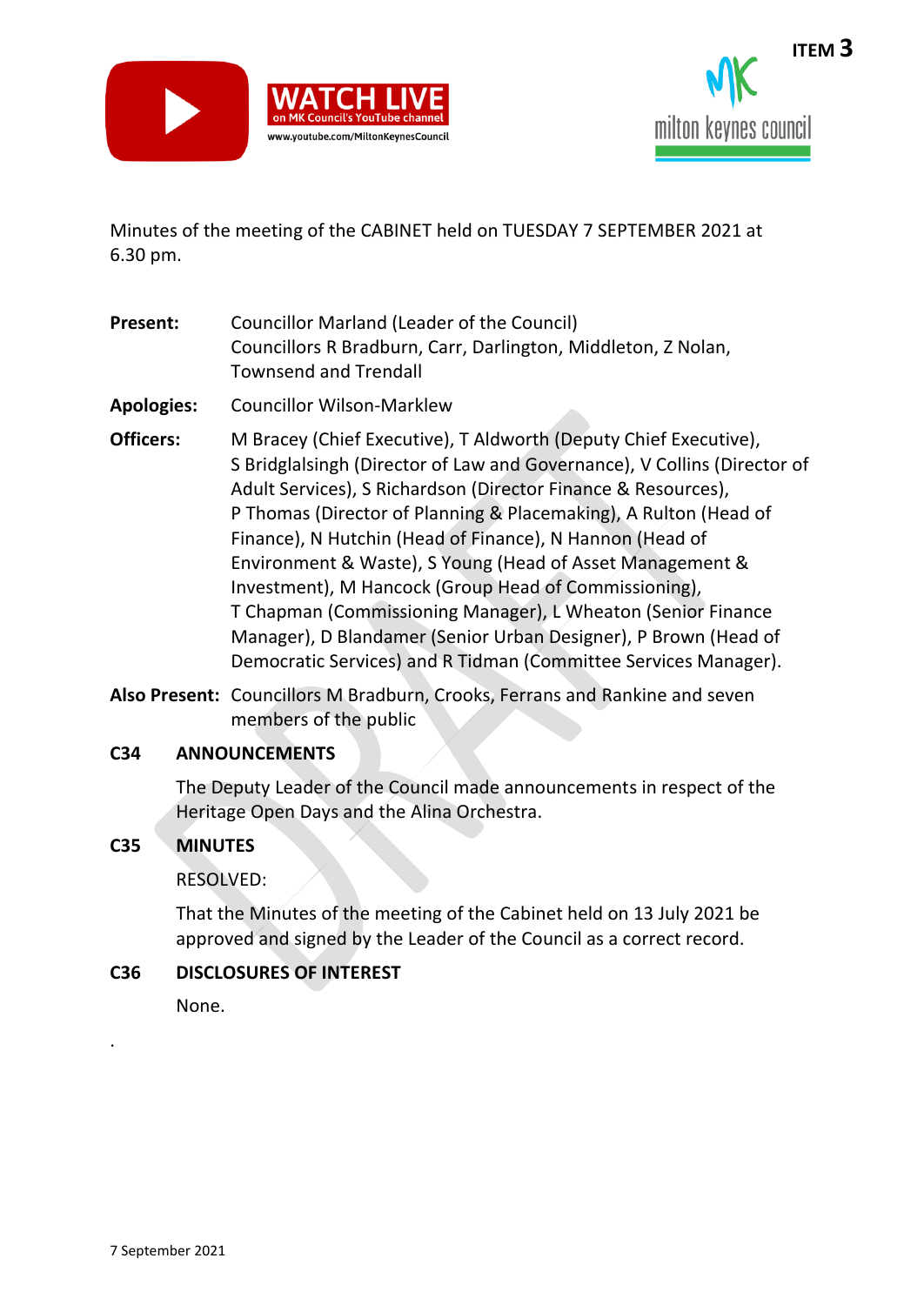### **C37 QUESTIONS FROM MEMBERS OF THE PUBLIC**

None Received

#### **C38 COUNCILLORS' ITEMS**

None received

### **C39 COUNCILLORS QUESTIONS**

(a) Question from Councillor Crooks to Councillor Townsend (Cabinet member for Public Realm)

Referring to requests from residents to Crest Nicholson to carry out grass cutting on the Oakgrove estate, Councillor Crooks asked Councillor Townsend to write to the Chief Executive of Crest Nicholson to ask for action to be taken.

Councillor Townsend indicated that she would write to Crest Nicholson about landscaping issues at Oakgrove and would ensure that the wording used was as firm as legally allowed.

(b) Question from Councillor Crooks to Councillor Carr (Cabinet member for Tackling Inequalities and Child Poverty)

Referring to the cessation of indoor bookings for activities at the Broughton and Brooklands pavilions, Councillor Crooks asked Councillor Carr if she would intervene to help make progress in this matter.

Councillor Carr indicated that she would take up the matter with officers and would provide Councillor Crooks with a full explanation.

#### **C40-42 REFERENCES FROM OTHER BODIES**

(a) Referral from the Regeneration & Renewal Scrutiny Committee – 24 June 2021

The referral was introduced by Councillor Crooks, the Chair of the Committee, who firstly thanked the Cabinet member for attending the meeting and for her written response. Councillor Crooks indicated that he had concerns that regeneration might be seen to be slipping down the list of the Council's priorities and had concerns about the delay with the production of the Delivery Plan.

Councillor Darlington, in addition to noting her written response, indicated that regeneration was definitely seen as an overall Cabinet commitment and she considered there was great synergy across her portfolio.

#### RESOLVED:

That the referral and the written response provided, be noted.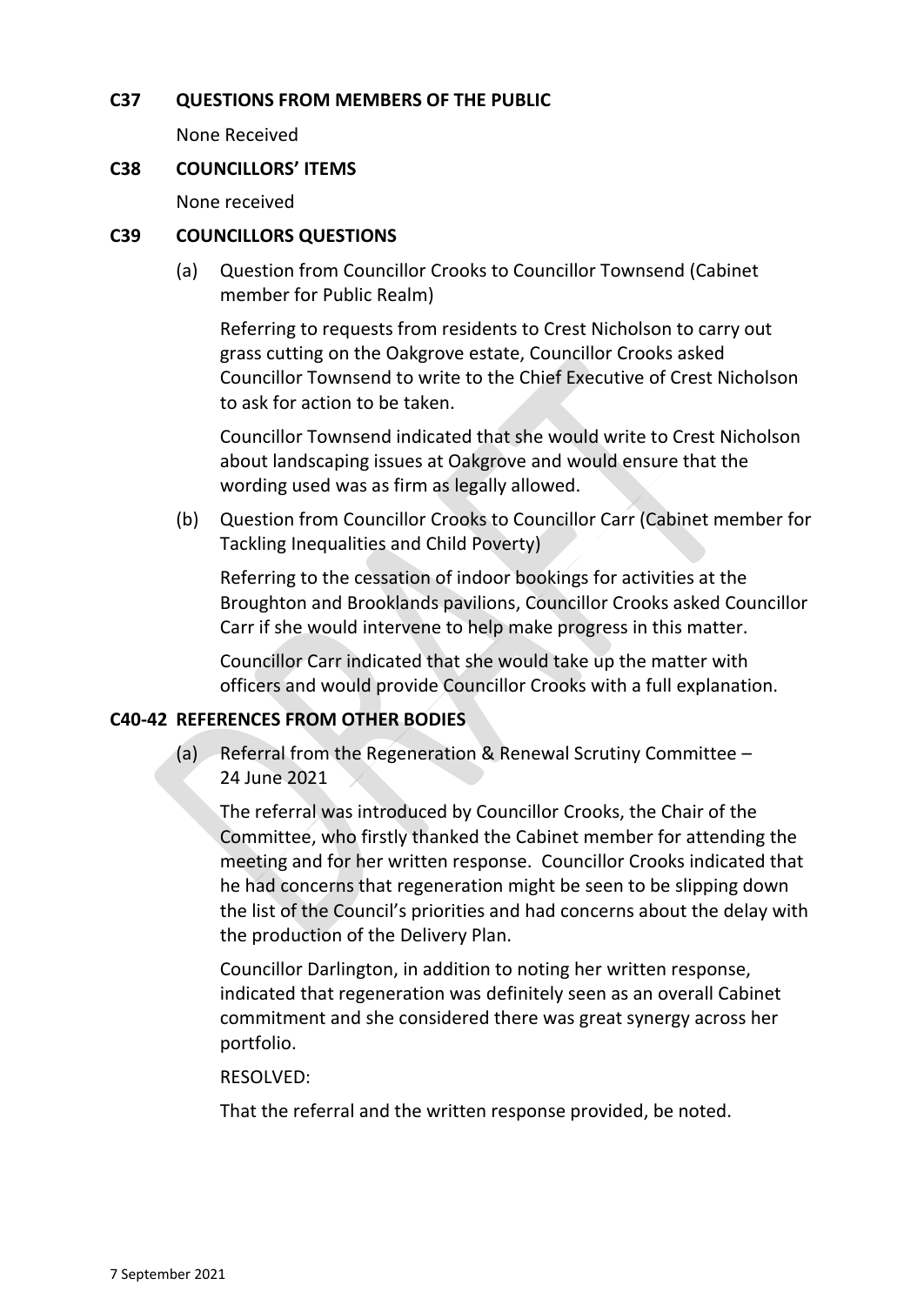(b) Referral from the Children & Young People Scrutiny Committee – 15 July 2021

The referral was introduced by Councillor M Bradburn, the Chair of the Committee.

The written response from Councillor Z Nolan and Councillor Carr was noted.

RESOLVED:

That the referral and the written response provided, be noted.

(c) Referral from the Community & Housing Scrutiny Committee – 20 July 2021

The referral was introduced by Councillor Ferrans, the Chair of the Committee

Councillor Darlington, in addition to noting her written response, indicated that there was a Private Sector Housing Strategy due to be completed before the end of the year that would pick up a number of the concerns that had been raised in Councillor Ferrans comments to Cabinet.

RESOLVED:

That the referral and the written response provided, be noted.

### **C43 MAKING THE CASTLETHORPE NEIGHBOURHOOD PLAN**

Councillor Marland introduced the item and indicated his thanks to those involved in developing the Castlethorpe Neighbourhood Plan Review and that after a successful referendum recommended that the Plan be made and that the Plan therefore becomes part of the policy of the Council.

#### RESOLVED:

That the Council be recommended to make the Castlethorpe Neighbourhood Plan Review pursuant to the provisions of Section 38A(4) of the Planning and Compulsory Purchase Act 2004.

#### **C44 FLY TIPPING ACTION PLAN**

Councillor Townsend introduced the item. Tackling fly tipping was a priority of this Council. The Action Plan included fifteen action points including a tougher approach to enforcement with the appointment of additional enforcement officers. As part of the Plan the booking system for the Household Waste Recycling Centres and bulky waste collections will be reviewed.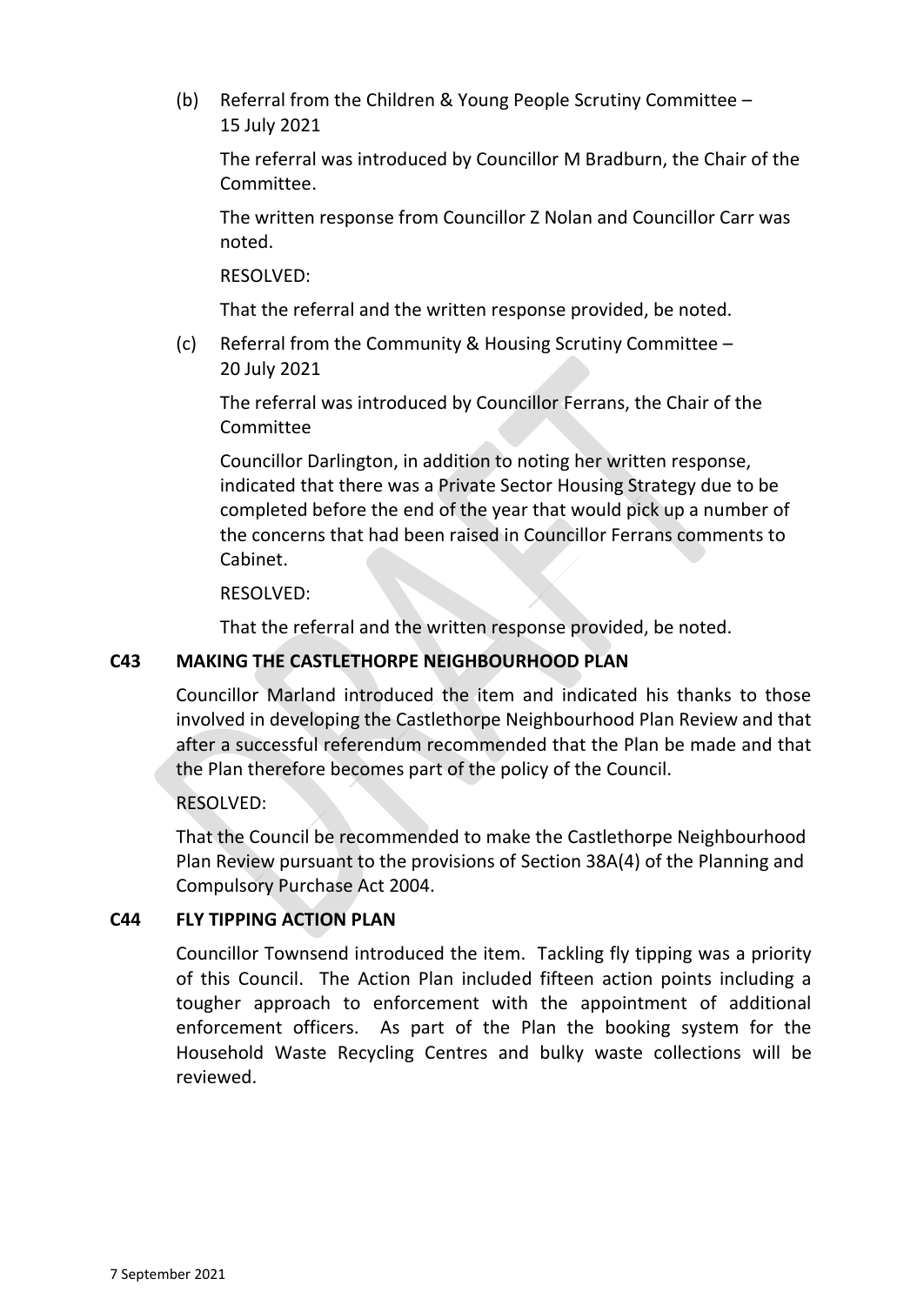One member of the public spoke on this item on behalf of the Residents of Renewal Estates. Fly tipping had been identified as an issue on all of the renewal estates. Concern was expressed that the Plan set out high aspirations but had no associated Key Performance Indicators and that it was focused on enforcement activities.

The Cabinet also heard from Councillor Rankine who commented that he considered that the Fly Tipping Action Plan was a missed opportunity that included actions that the Council was or should already be doing.

Councillor Z Nolan indicated that unintentional fly tipping, for example black sacks put out after the bin lorry could be productively tackled by the Action Plan and that moving fly tipped waste quickly stops other fly tipped waste appearing in the same location.

Councillor Townsend indicated that the purpose of the Action Plan was to get to a point where there was no fly tipping in Milton Keynes and this would be done in a number of ways including working with community groups and initiatives that could be undertaken in partnership.

#### RESOLVED:

- 1. That the Fly-Tipping Action Plan 2021-2023 be approved for implementation and delivery.
- 2. That it be agreed that the reporting data for the fly-tipping action plan be received, monitored and reviewed by the newly formed officer led Fly-Tipping Action Group, which will meet on a monthly basis to ensure delivery of the action plan and that they can present findings to the Strategic Placemaking Scrutiny Committee as required.

# **C45 IMPROVEMENTS TO HOUSING REPAIRS AND PLANNED MAINTENANCE SERVICES**

Councillor Darlington introduced the item by indicating that the Council owns over 11,000 homes and manages a further 16,000 leasehold properties. There had been an historical lack of investment in Council homes. The changes proposed took account feedback from tenants and the contractor and included reducing the average repair time per repair, increasing the customer satisfaction rating and reducing void times.

The Committee heard from one member of the public who spoke on behalf of the Residents of Renewal Estates. The group welcomed the recommendations and the inclusion of the key performance indicators. It was questioned as to whether Council tenants had the opportunity to input into the recommendations and the KPI's and whether the Council Tenant Panel would be re-established.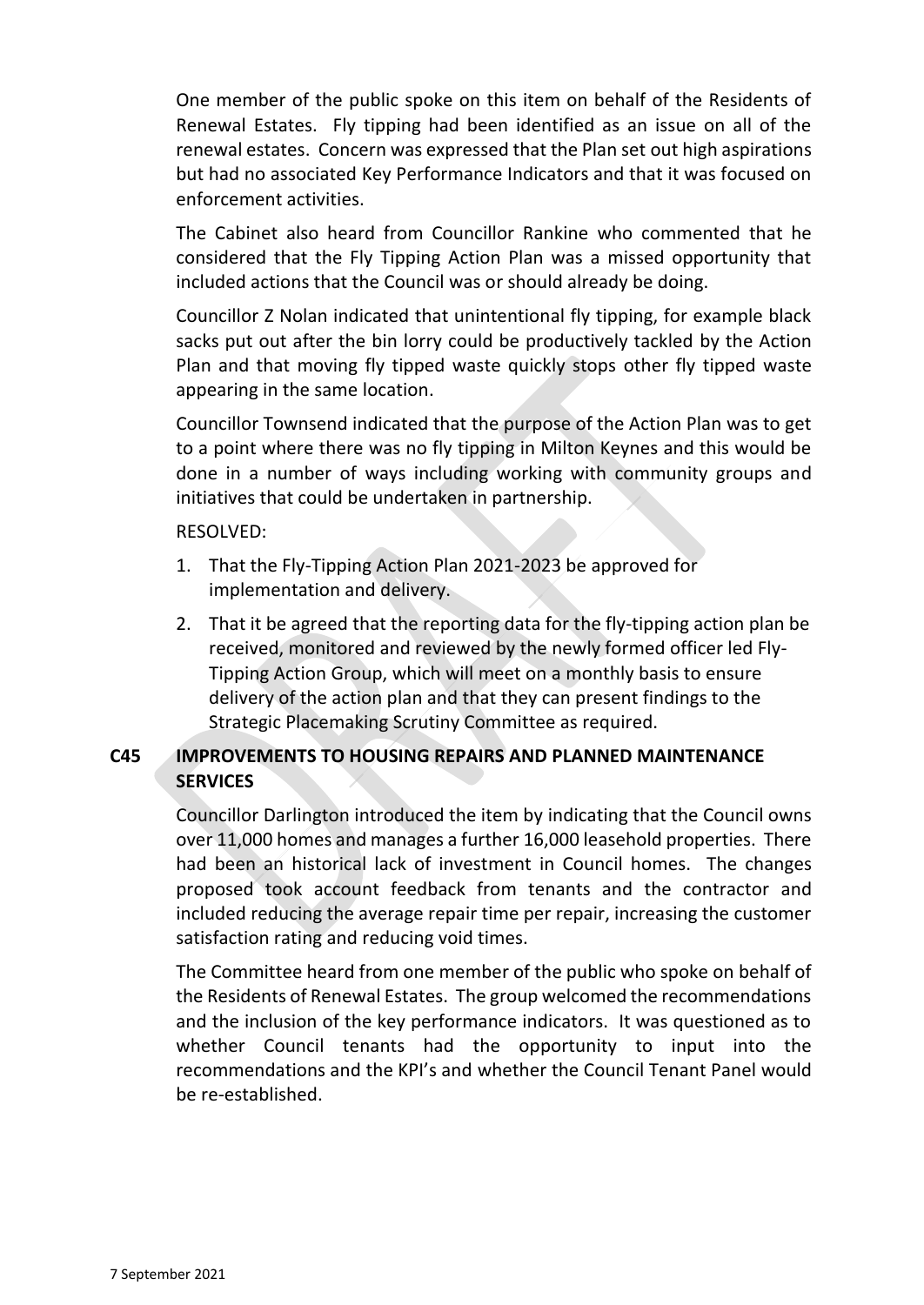Councillor Darlington indicated that informal input was sort from tenants and also as part of the consultation that occurred on the new Tenancy Agreement. There did use to be a Tenants Panel and the Council would be looking at how they can get more engagement for example a surgery with the Ward Councillor, Mears and the Council Asset team.

RESOLVED:

That the proposed changes to the housing repairs and maintenance Key Performance Indicators be agreed.

## **C46 TACKLING DOMESTIC ABUSE IN MILTON KEYNES**

Councillor Darlington introduced this key piece of partnership work that was taking place in Milton Keynes. The aim of the Strategy was to eradicate domestic abuse in Milton Keynes and ensure that victims felt supported.

The Cabinet heard from the Chief Executive of MK Act and from two members of the public who spoke in support of the Strategy and the work the Domestic Abuse Partnership was undertaking in the borough.

RESOLVED:

- 1. That the actions and priorities arising from implementation of the Milton Keynes Domestic Abuse Prevention Strategy 2020-25 and meeting the new duties placed on MKC by the Domestic Abuse Act 2021 be noted.
- 2. That the projects funded by the Domestic Abuse Strategic Partnership Board be agreed.

# **C47 FORECAST OUTTURN FOR QUARTER 1 2021/22: GENERAL FUND REVENUE, HOUSING REVENUE ACCOUNT, DEDICATED SCHOOLS GRANT AND CAPITAL PROGRAMME**

Councillor Middleton introduced the item which was the Forecast Outturn for Quarter 1 2021/22. It was indicated that the Autumn Statement would occur in October and it was hoped that there would be enough detail to allow the Council to plan the budget and allow the Draft Budget to be in place by December. There were a number of pressures particularly in Adult Social Care, impacts from the pandemic including parking income and the cost of working from home which had resulted in increased waste costs. Despite these pressures the Council continued to invest in the expansion of the borough by way of a number of infrastructure projects.

The Cabinet heard from Councillor Rankine who noted the unprecedented support from Central Government. Concern was expressed about the collection of business rates, public transport services and the ongoing underspend on capital projects.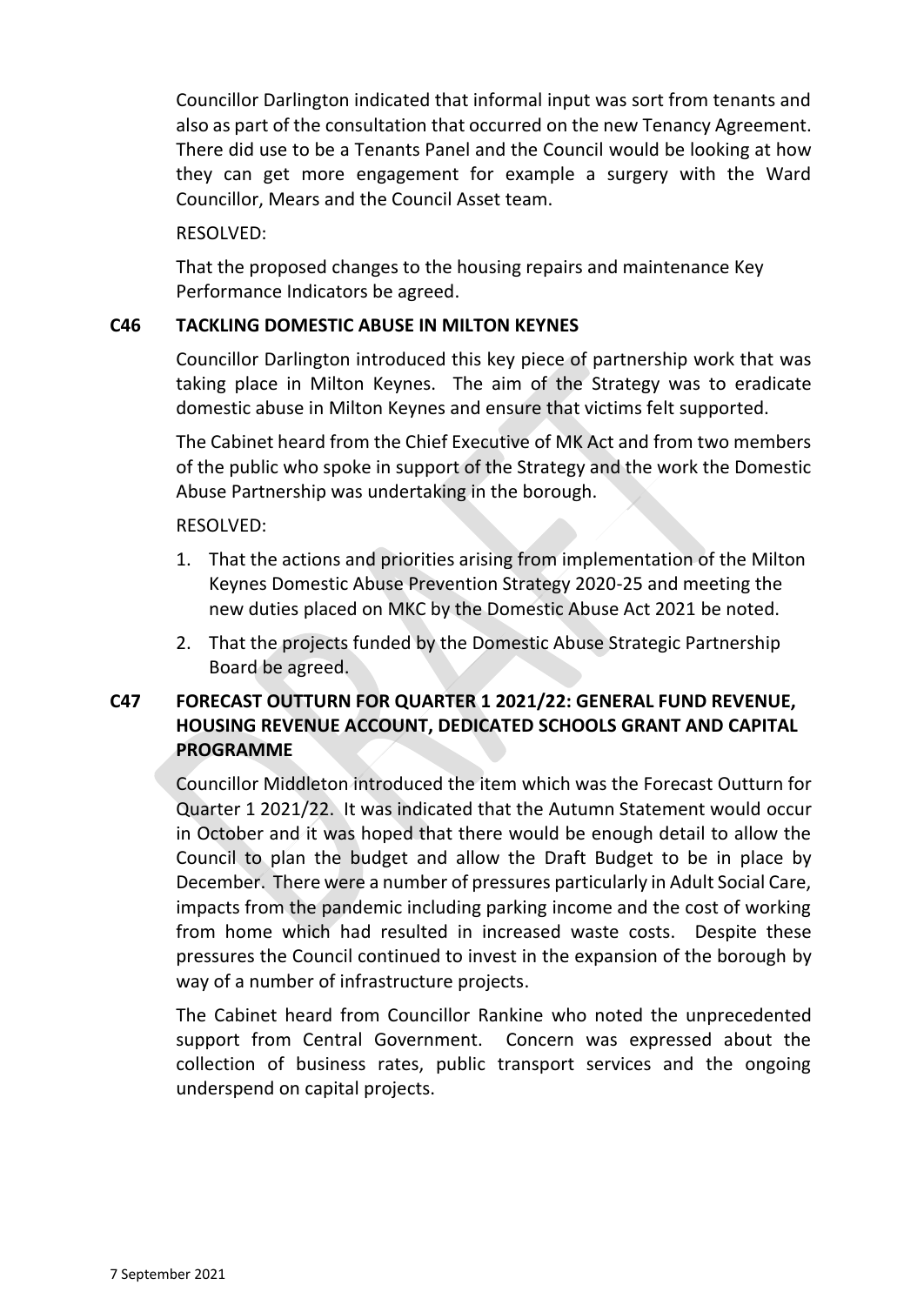Councillor Middleton indicated that officers had worked hard to ensure that the Council was as well placed financially as possible and that given there had been a pandemic it was not surprising that capital projects had slipped slightly.

#### RESOLVED:

- 1. That the GFRA forecast outturn of £0.737m underspend be noted, together with the associated management actions.
- 2. That GFRA savings of £5.060m savings are forecast to be achieved (97% of budget) be noted.
- 3. That it be noted that the outturn on the HRA is break even, after an increase in the transfer to reserves together with the associated management actions.
- 4. That the DSG forecast surplus carry forward of £3.431m be noted, together with the associated management action.
- 5. That the reserves position be noted.
- 6. That the forecast outturn on the Capital Programme of £3.011m underspend for the total project of which £2.619m underspend is in 2021/22 be noted.
- 7. That the draft outturn position of the 2020/21 tariff programme be noted.
- 8. That the debt position of the Council at the end of quarter 4 be noted.
- 9. That the Treasury Management report including prudential indicators be noted.
- 10. That the virements to the original budget be noted.
- 11. That the current position on the Collection Fund be noted.
- 12. That the procurement waiver decisions be noted.
- 13. That the additions and amendments to resource allocation and spend approval for the 2021/22 capital programme and Tariff Programme be approved.

#### **C48 MEDIUM TERM FINANCIAL OUTLOOK**

Councillor Middleton introduced the item which was the Medium Term Financial Outlook. There would be an ongoing focus on how the Council would deal with uncertainly over the next couple of years. Inflation was impacting on many of the Council's costs including contract and staffing costs. A number of long term settlements from Central Government had been delayed which was unfortunate and meant additional uncertainty. Over the long term there was an approximate £15 million deficit that would not be able to be addressed by additional efficiencies.